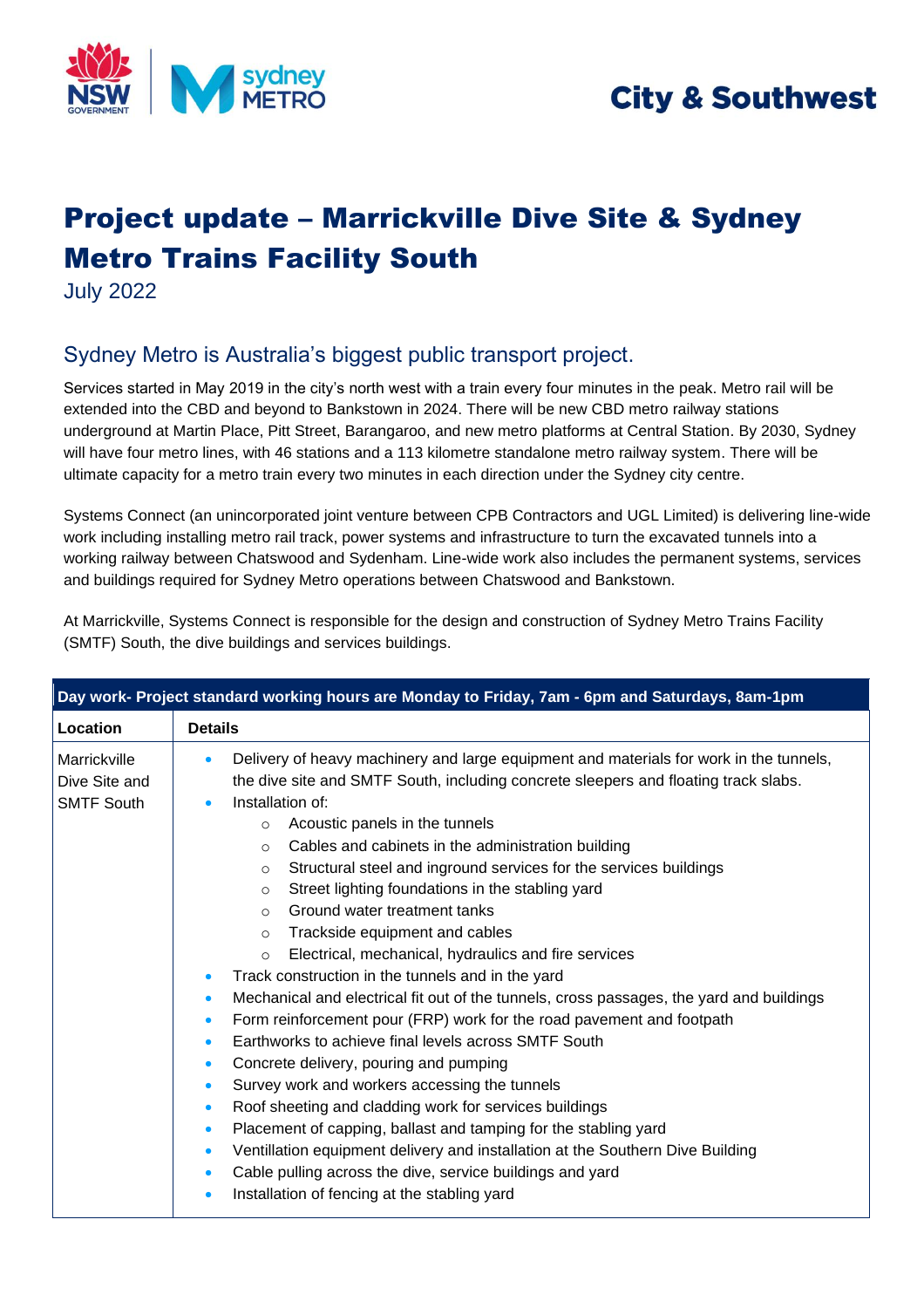| Out-of-hours work (night) – Due to the nature of some activities and for the safety of workers, some work will<br>occur outside standard construction hours |                                                                          |                                                                                                                                                                                                                                                                                                                                                                                                                                                         |  |  |
|-------------------------------------------------------------------------------------------------------------------------------------------------------------|--------------------------------------------------------------------------|---------------------------------------------------------------------------------------------------------------------------------------------------------------------------------------------------------------------------------------------------------------------------------------------------------------------------------------------------------------------------------------------------------------------------------------------------------|--|--|
| Date/time                                                                                                                                                   | Location                                                                 | <b>Detail</b>                                                                                                                                                                                                                                                                                                                                                                                                                                           |  |  |
| 24/7 during July                                                                                                                                            | Marrickville Dive<br>Site and SMTF<br>South services<br>buildings        | Delivery of plant, machinery, concrete and materials for<br>$\bullet$<br>tunnel fit-out work<br>Installation of cables and trackside equipment in the<br>$\bullet$<br>tunnels<br>Fit-out of tunnels and cross passages<br>$\bullet$<br>Construction of rail track and rail installation inside the<br>$\bullet$<br>tunnels and portals<br>Earthworks, formwork, reinforcement and concrete<br>$\bullet$<br>pouring<br>Transformer delivery<br>$\bullet$ |  |  |
| Up to six concrete pours<br>during July (Monday-<br><b>Sunday) with finishing</b><br>work from 6pm-10pm if<br>required (dates to be<br>confirmed)           | <b>Marrickville Dive</b><br>Site and SMTF<br>South services<br>buildings | Concrete finishing works<br>$\bullet$                                                                                                                                                                                                                                                                                                                                                                                                                   |  |  |
| Saturdays from 1pm to<br>6pm and Sundays from<br>7am to 6pm                                                                                                 | <b>SMTF South</b><br>services buildings                                  | Low impact noise activities including earthworks, crane<br>$\bullet$<br>lifts, formwork, reinforcement, material movement,<br>pumping and concreting                                                                                                                                                                                                                                                                                                    |  |  |

#### **What to expect**

- Equipment used will include handheld and electric tools, power drills, vibratory equipment, rollers, excavators, skid-steer loaders, concrete mixers and pumps, hi-rail equipment (i.e. excavator, trolleys, tugs), bobcats, forklifts, rollers, mobile cranes, Elevated Work Platform (EWP), lighting towers, light trucks and heavy vehicles and tippers.
- Some of this work will be noisy. The project team will take every step possible to minimise noise. A range of mitigation measures are in place to meet the project's approval conditions and reduce noise, including noise barriers, using only the necessary equipment for each task, turning off equipment when not in use. All machinery will have non-tonal movement alarms.
- Some equipment will be delivered outside standard construction hours in line with Transport for NSW requirements for transporting oversized vehicles.
- General construction deliveries and tunnel fit out will continue 24 hours a day, as per the project's planning approvals. All relevant mitigation measures will be in place to reduce noise impacts where possible.

### **Keeping you informed**

To keep up to date on work taking place at the Marrickville Dive Site and SMTF South, please register for email updates. You can register for updates by contacting [LinewideMetro@transport.nsw.gov.au,](mailto:LinewideMetro@transport.nsw.gov.au) or call us on **1800 171 386**. Thank you for your cooperation while we complete this essential work.